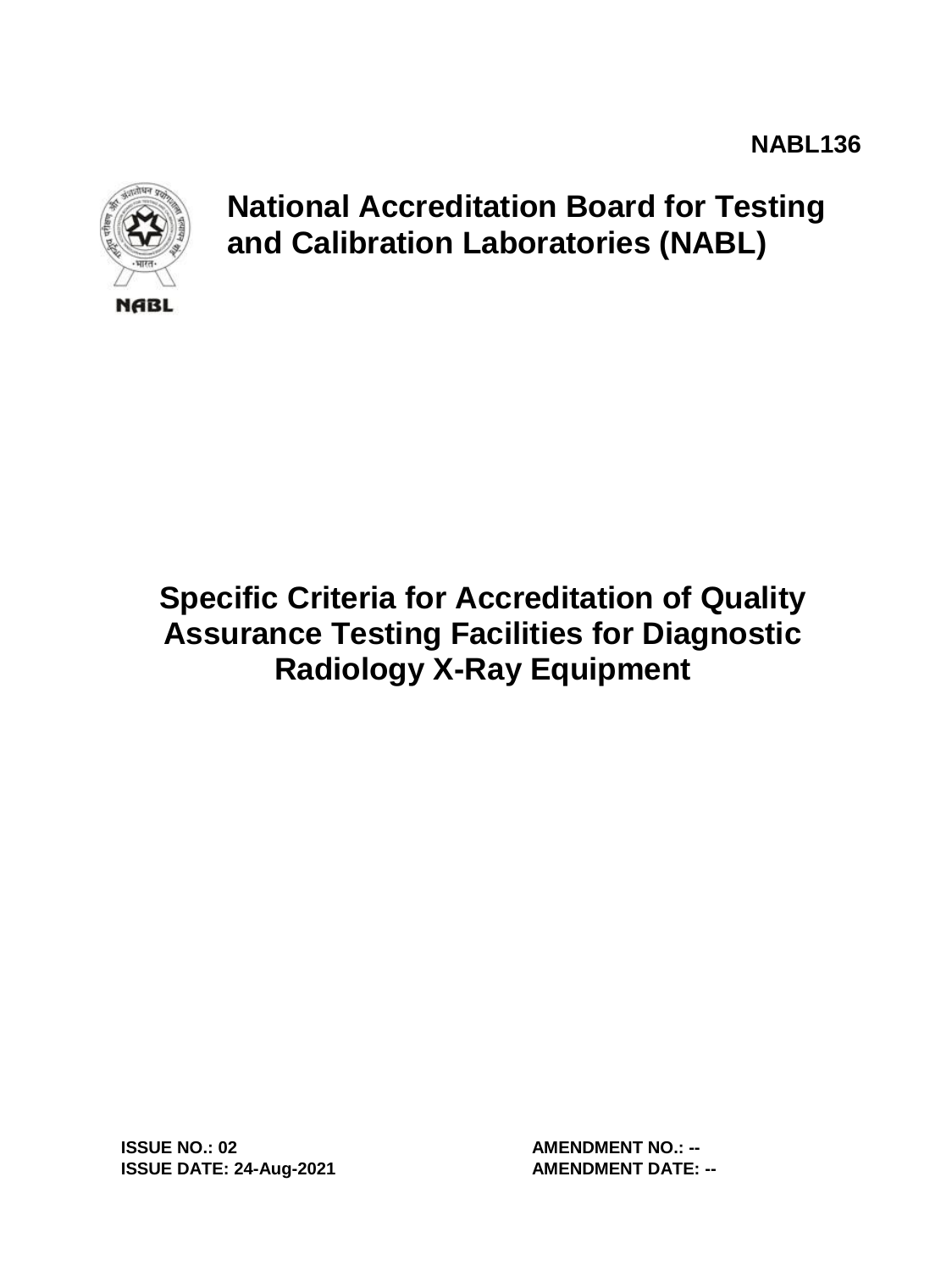#### **AMENDMENTSHEET**

| $\overline{\mathsf{S}}$ . | Page | <b>Clause</b> | Date of          | <b>Amendment</b> | <b>Reasons</b> | <b>Signature</b> | <b>Signature</b> |
|---------------------------|------|---------------|------------------|------------------|----------------|------------------|------------------|
| No.                       | No.  | No.           | <b>Amendment</b> |                  |                | QA Team          | <b>CEO</b>       |
| 1.                        |      |               |                  |                  |                |                  |                  |
|                           |      |               |                  |                  |                |                  |                  |
| $\overline{2}$ .          |      |               |                  |                  |                |                  |                  |
|                           |      |               |                  |                  |                |                  |                  |
| $\overline{3}$ .          |      |               |                  |                  |                |                  |                  |
|                           |      |               |                  |                  |                |                  |                  |
| 4.                        |      |               |                  |                  |                |                  |                  |
|                           |      |               |                  |                  |                |                  |                  |
| 5.                        |      |               |                  |                  |                |                  |                  |
|                           |      |               |                  |                  |                |                  |                  |
| 6.                        |      |               |                  |                  |                |                  |                  |
|                           |      |               |                  |                  |                |                  |                  |
| $\overline{7}$ .          |      |               |                  |                  |                |                  |                  |
|                           |      |               |                  |                  |                |                  |                  |
| $\overline{8}$ .          |      |               |                  |                  |                |                  |                  |
|                           |      |               |                  |                  |                |                  |                  |
| $\overline{9}$ .          |      |               |                  |                  |                |                  |                  |
|                           |      |               |                  |                  |                |                  |                  |
| 10.                       |      |               |                  |                  |                |                  |                  |
|                           |      |               |                  |                  |                |                  |                  |

| National Accreditation Board for Testing and Calibration Laboratories                                                                  |                         |              |                 |                   |  |
|----------------------------------------------------------------------------------------------------------------------------------------|-------------------------|--------------|-----------------|-------------------|--|
| Doc. No: NABL 136 Specific Criteria for Accreditation of Quality Assurance Testing Facilities for Diagnostic Radiology X-Ray Equipment |                         |              |                 |                   |  |
| Issue No: 02                                                                                                                           | Issue Date: 24-Aug-2021 | Amend No: -- | Amend. Date: -- | Page No.: 1 of 14 |  |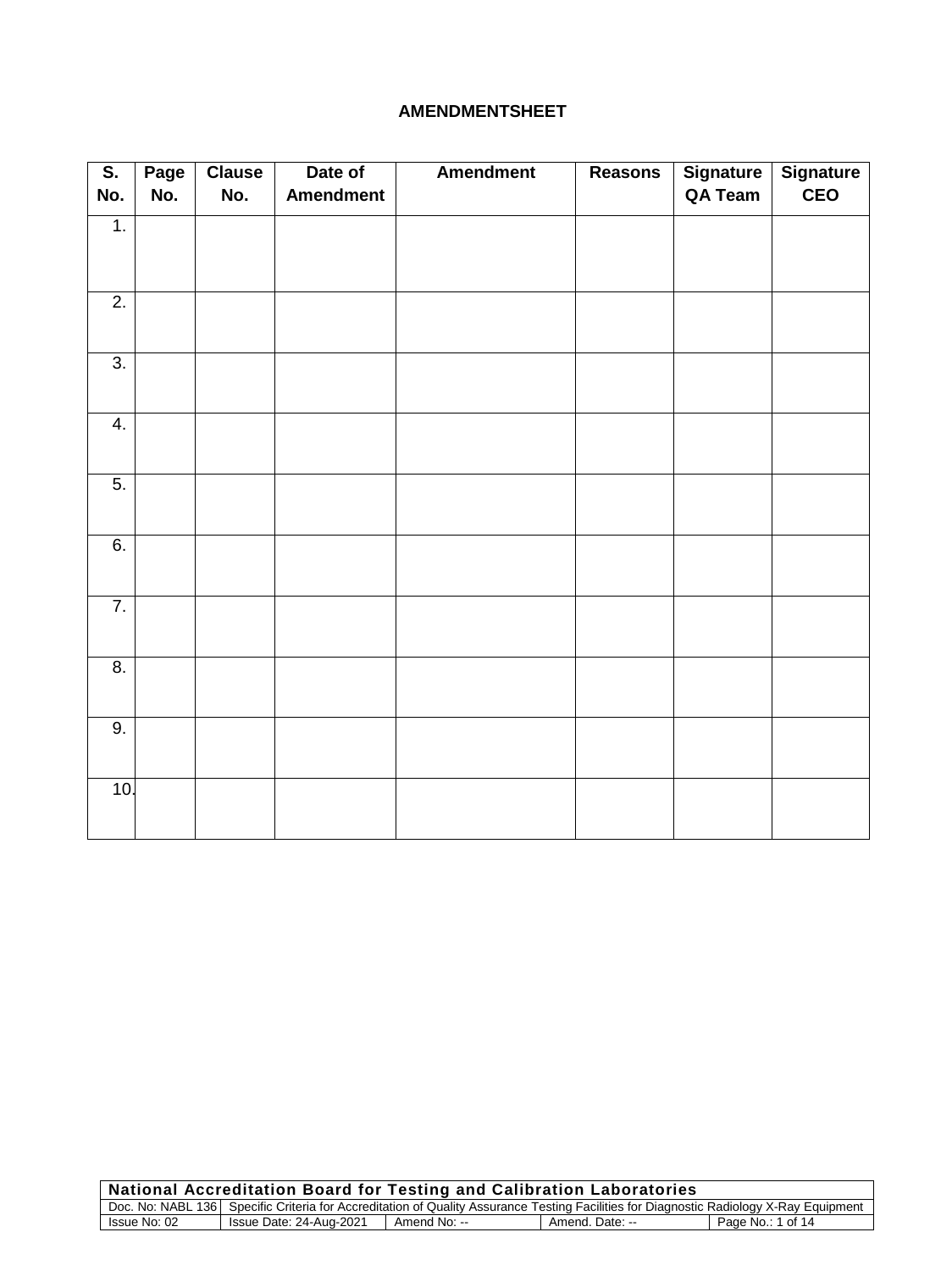| S. No. Title |                                                                                             | Page No.       |
|--------------|---------------------------------------------------------------------------------------------|----------------|
|              | <b>Amendment Sheet</b>                                                                      | 1              |
|              | Contents                                                                                    | 2              |
| 1.           | Introduction                                                                                | 3              |
| 2.           | Scope                                                                                       | 4              |
| 3.           | Legal Identity                                                                              | 5              |
| 4.           | <b>Regulatory Compliance</b>                                                                | 6              |
| 5.           | <b>Relevant Standards</b>                                                                   | 6              |
| 6.           | Infrastructure                                                                              | $\overline{7}$ |
| 7.           | Personnel                                                                                   | 9              |
| 8.           | Requirements of QA System Management (Management System Document/<br><b>Quality Manual)</b> | 10             |
| 9.           | <b>Test Witness</b>                                                                         | 11             |
| 10.          | Grant/Denial of accreditation & continued Compliance                                        | 12             |
| 11.          | <b>Obligations of QA Testing Facility</b>                                                   | 13             |
|              | Abbreviations                                                                               | 14             |

# **CONTENTS**

| National Accreditation Board for Testing and Calibration Laboratories                                                                  |                         |              |                 |                   |  |
|----------------------------------------------------------------------------------------------------------------------------------------|-------------------------|--------------|-----------------|-------------------|--|
| Doc. No: NABL 136 Specific Criteria for Accreditation of Quality Assurance Testing Facilities for Diagnostic Radiology X-Ray Equipment |                         |              |                 |                   |  |
| Issue No: 02                                                                                                                           | Issue Date: 24-Aug-2021 | Amend No: -- | Amend. Date: -- | Page No.: 2 of 14 |  |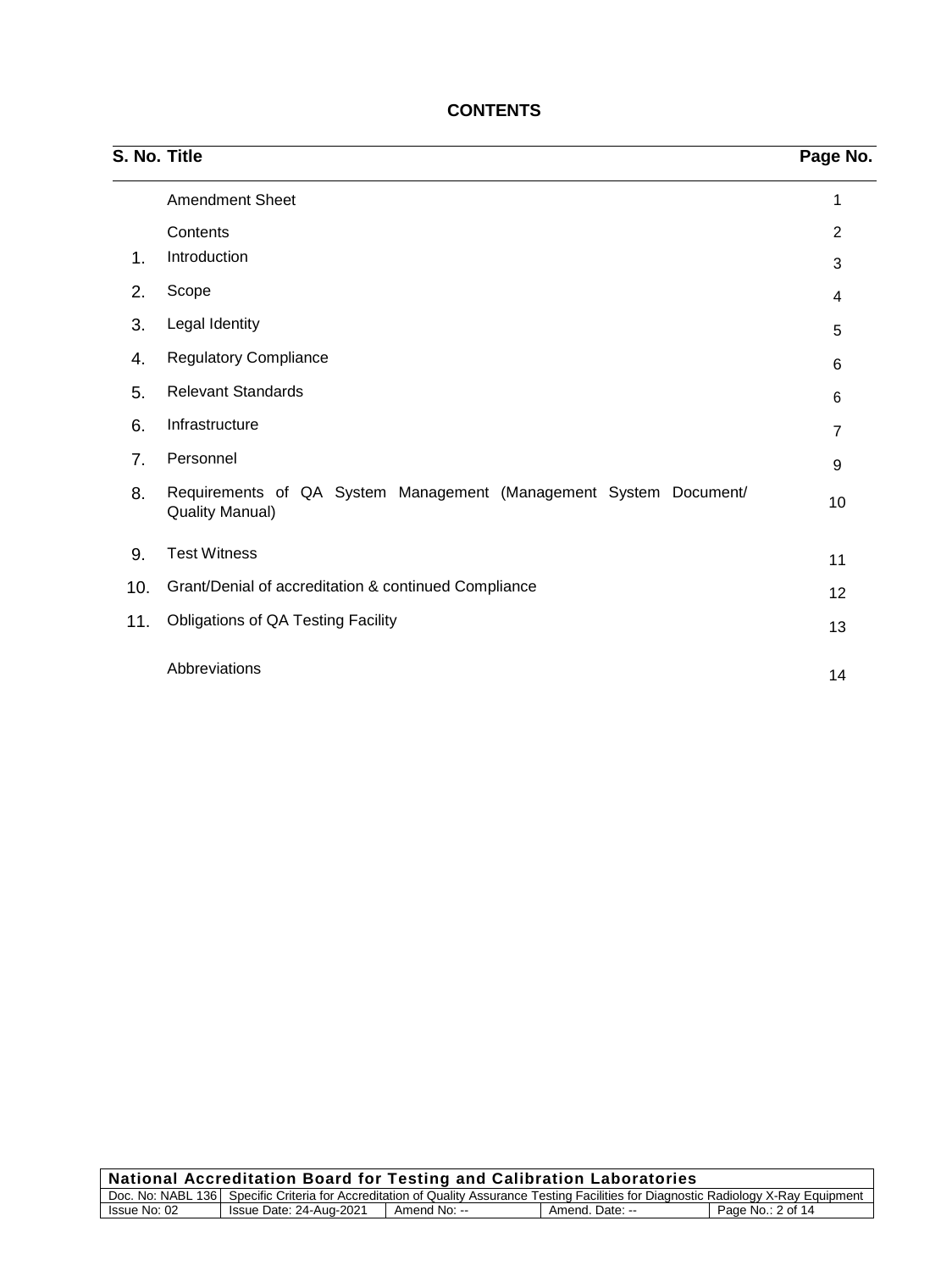#### **1. INTRODUCTION**

Accreditation in accordance with ISO/IEC 17025: 2017 "General Requirements for the Competence of Testing and Calibration Laboratories" for the testing and calibration activities is granted by National Accreditation Board for Testing and Calibration Laboratories (NABL) to Conformity Assessment Bodies (CABs) for their competence to carry out such activities. Quality Assurance (QA) of medical diagnostic X-ray equipment means systematic actions necessary to provide adequate confidence to the end-user that medical diagnostic X-ray equipment will perform satisfactorily in compliance with applicable test protocol/ National/ International standards specified by the relevant regulatory authority.

The objective of performing QA checks/tests of QA testing of diagnostic radiology X-ray emitting equipment is to ensure the accuracy of the diagnosis through the images obtained by such various diagnostic radiology equipment. Quality Assurance begins with the performance evaluation of diagnostic X-ray equipment at the manufacturing stage by performing QA Check sand then acceptance testing after the installation of X-ray equipment at user's facility by OEM / OEM authorized suppliers to ensure its conformity with the specifications. The QA tests should be carried out thereafter at regular intervals and after repairs of the equipment or when equipment malfunction is suspected.

The QA tests are necessary to ensure that the functional performance of the equipment is similar to its baseline values and within the tolerance values as specified by regulatory authority and to convey the results with the associated measurement uncertainties to the users and subsequently to regulatory authority.

The purpose of this document is:

- to specify requirements for QA Testing Facilities for obtaining accreditation as per ISO/IEC 17025:2017 to carry out quality assurance activity of diagnostic radiology X-ray equipment during its life cycle.
- to achieve uniformity in understanding requirements of the Quality Assurance testing facilities/assessors in assessment process so that the procedure for accreditation is smooth, seamless and aligned with the NABL policies for accreditation.
- **1.1** To achieve uniformity in selection of QA equipment, testing methods, required facilities & environmental conditions, personnel with relevant qualification, training and experience, as per regulatory requirements and in accordance with ISO/IEC17025:2017.

| <b>National Accreditation Board for Testing and Calibration Laboratories</b>                                                           |                         |              |                 |                   |  |
|----------------------------------------------------------------------------------------------------------------------------------------|-------------------------|--------------|-----------------|-------------------|--|
| Doc. No: NABL 136 Specific Criteria for Accreditation of Quality Assurance Testing Facilities for Diagnostic Radiology X-Ray Equipment |                         |              |                 |                   |  |
| Issue No: 02                                                                                                                           | Issue Date: 24-Aug-2021 | Amend No: -- | Amend. Date: -- | Page No.: 3 of 14 |  |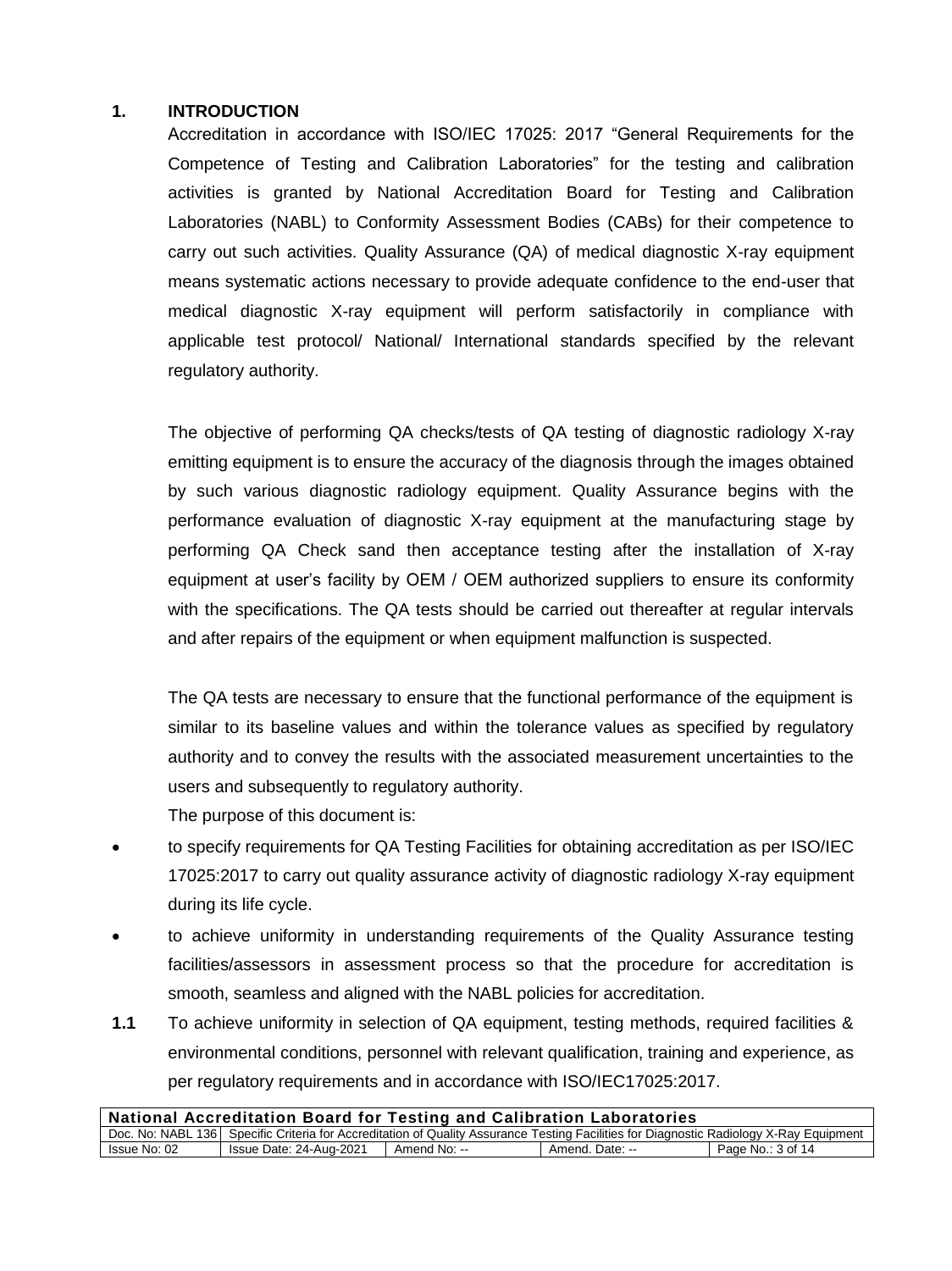# **1.2 Definition of Quality Assurance (QA) Testing Facility**

Any Testing Facility owned/ operated/ contracted / set up by any legally registered Entity/Testing facility/ Laboratory/ Institute/ Manufacturer of X-ray Equipment (Refurbished/ New)/ Suppliers of X-ray equipment (Refurbished/ New) and possessing the required infrastructure and capability to perform the Quality assurance Testing/ Checks of Diagnostic Radiology X-ray emitting Equipment at its Permanent facility or site facility Quality Assurance Testing Facility for the purpose of accreditation in accordance with ISO/IEC 17025:2017

#Quality assurance in this document shall be referred as QA.

# As per terminology of ISO/IEC 17025, CAB shall be alternatively used for QA Testing Facility in NABL documents and during and after accreditation for the purpose of uniformity of terminology within NABL.

# **1.3 Definition of Diagnostic X-ray Equipment**

Unless specified, Diagnostic Radiology X- ray equipment, mentioned in this document, refers to a general term that covers all such medical diagnostic equipment that are generating X- ray and requiring quality assurance testing as per the requirements of regulating body.

#### **2. SCOPE OF THE DOCUMENT**

This document defines the requirements that are to be complied by the DR-Quality Assurance Testing Facility seeking NABL accreditation as per ISO/IEC17025:2017 and other relevant documents for Quality Assurance (QA)/ performance testing of Medical Diagnostic X-ray equipment. The scope of the document is to supplement the requirements specified in ISO/IEC 17025: 2017. This specific criteria document must be used in conjunction with ISO/IEC 17025: 2017. It provides an interpretation of the later document and describes specific requirements.

#### **2.1 Scope of QA Testing**

Quality Assurance Testing Facility seeking the accreditation shall carry out one or more of the followings:

- Type Approval demonstration by manufacturer/ supplier
- QA Checks/ Testing of X ray Equipment at manufacturer's site.

| National Accreditation Board for Testing and Calibration Laboratories                                                                  |                         |              |                 |                   |
|----------------------------------------------------------------------------------------------------------------------------------------|-------------------------|--------------|-----------------|-------------------|
| Doc. No: NABL 136 Specific Criteria for Accreditation of Quality Assurance Testing Facilities for Diagnostic Radiology X-Ray Equipment |                         |              |                 |                   |
| Issue No: 02                                                                                                                           | Issue Date: 24-Aug-2021 | Amend No: -- | Amend. Date: -- | Page No.: 4 of 14 |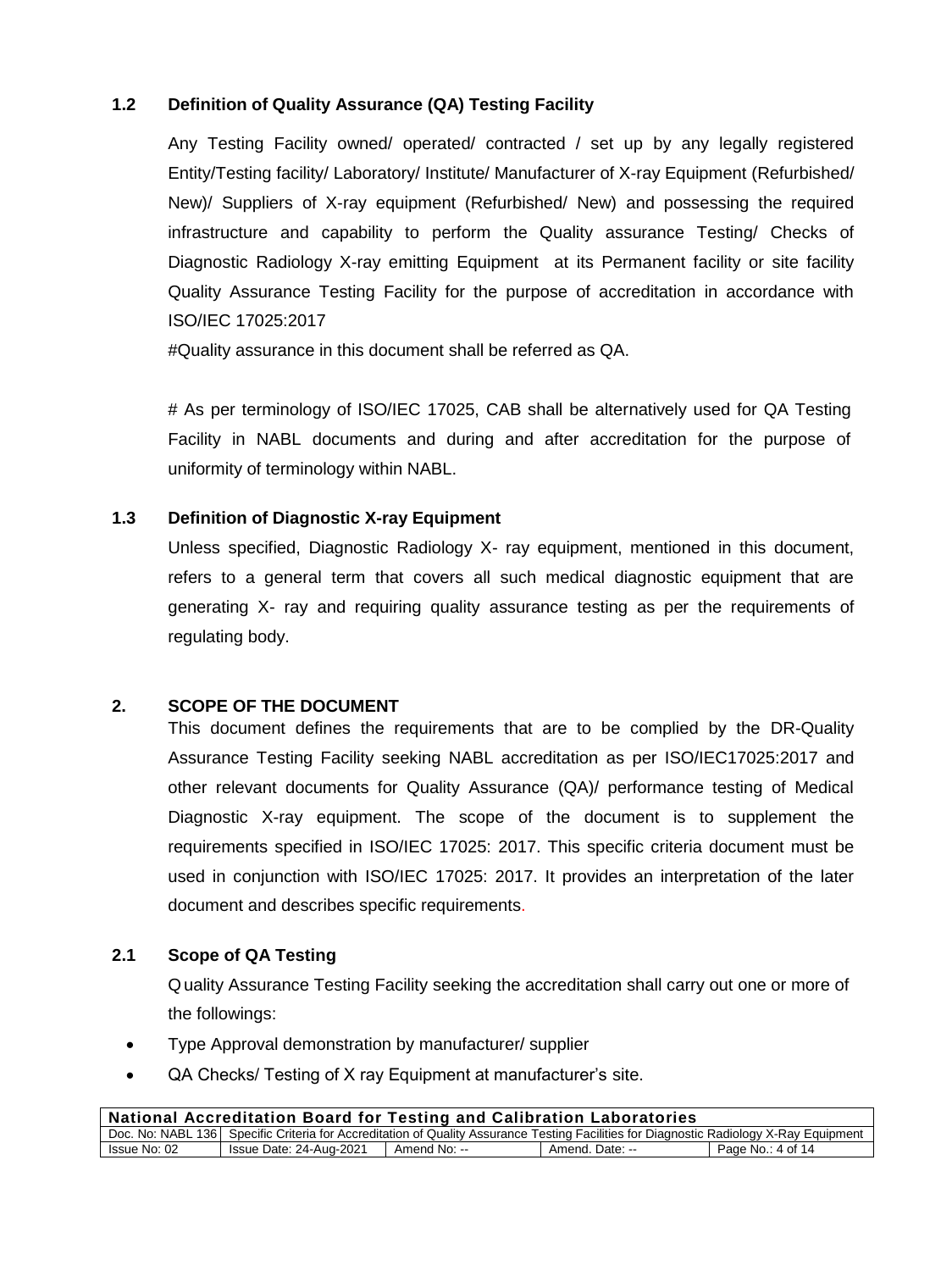- QA Checks/ Testing for Acceptance testing (e.g. pre & post commissioning)
- Periodic QA
- QA carried out after major repair/ servicing/ maintenance of the diagnostic X-ray equipment.

Quality Assurance Testing Facility may seek accreditation for QA testing of following X-ray equipment used for various imaging techniques such as Computed Tomography

- **a)** Radiography (Fixed, Mobile, Portable), Interventional Radiology, Fluoroscopy, C-Arm, O-Arm,
- **b)** DEXA (Dualenergy X-ray Absorptiometry)
- **c)** Computed Tomography (CT)
- **d)** Dental Radiography [Intra Oral Periapical radiograph (IOPA) Ortho Pantomography (OPG), Cone Beam Computed Tomography (CBCT)]
- **e)** Mammography
- **f)** Extremity Cone Beam CT
- **g)** Any of the above X-ray equipment mounted on vehicles.
- **h)** Any other type of X-ray equipment used for medical diagnosis purpose

# **2.2 Groups for Scope of Accreditation**

**2.2.1 Radiography (X-ray–Fixed, Portable, Mobile)**

Also includes Dental Radiography (IOPA, OPG, Dental hand held), BMD

# **2.2.2 Computed Tomography (CT)**

Also includes Cone Beam Computed Tomography (CBCT) for general as well as dental.

#### **2.2.3 Mammography**

#### **2.2.4 Interventional Radiology & Fluoroscopy,**

It includes C-ARM, O-ARM, Radiography & Fluoroscopy

# **3. LEGAL IDENTITY**

The applicant Quality Assurance Testing Facility seeking accreditation for QA testing shall be established in accordance with applicable laws of the country as notified by Government of India from time to time and maintain a valid legal identity at all times during its period of accreditation.

A Quality Assurance Testing Facility for Testing of Diagnostic Radiology X Ray Equipment can operate in various forms such as:

| <b>National Accreditation Board for Testing and Calibration Laboratories</b>                                                           |                         |              |                 |                   |  |
|----------------------------------------------------------------------------------------------------------------------------------------|-------------------------|--------------|-----------------|-------------------|--|
| Doc. No: NABL 136 Specific Criteria for Accreditation of Quality Assurance Testing Facilities for Diagnostic Radiology X-Ray Equipment |                         |              |                 |                   |  |
| Issue No: 02                                                                                                                           | Issue Date: 24-Aug-2021 | Amend No: -- | Amend. Date: -- | Page No.: 5 of 14 |  |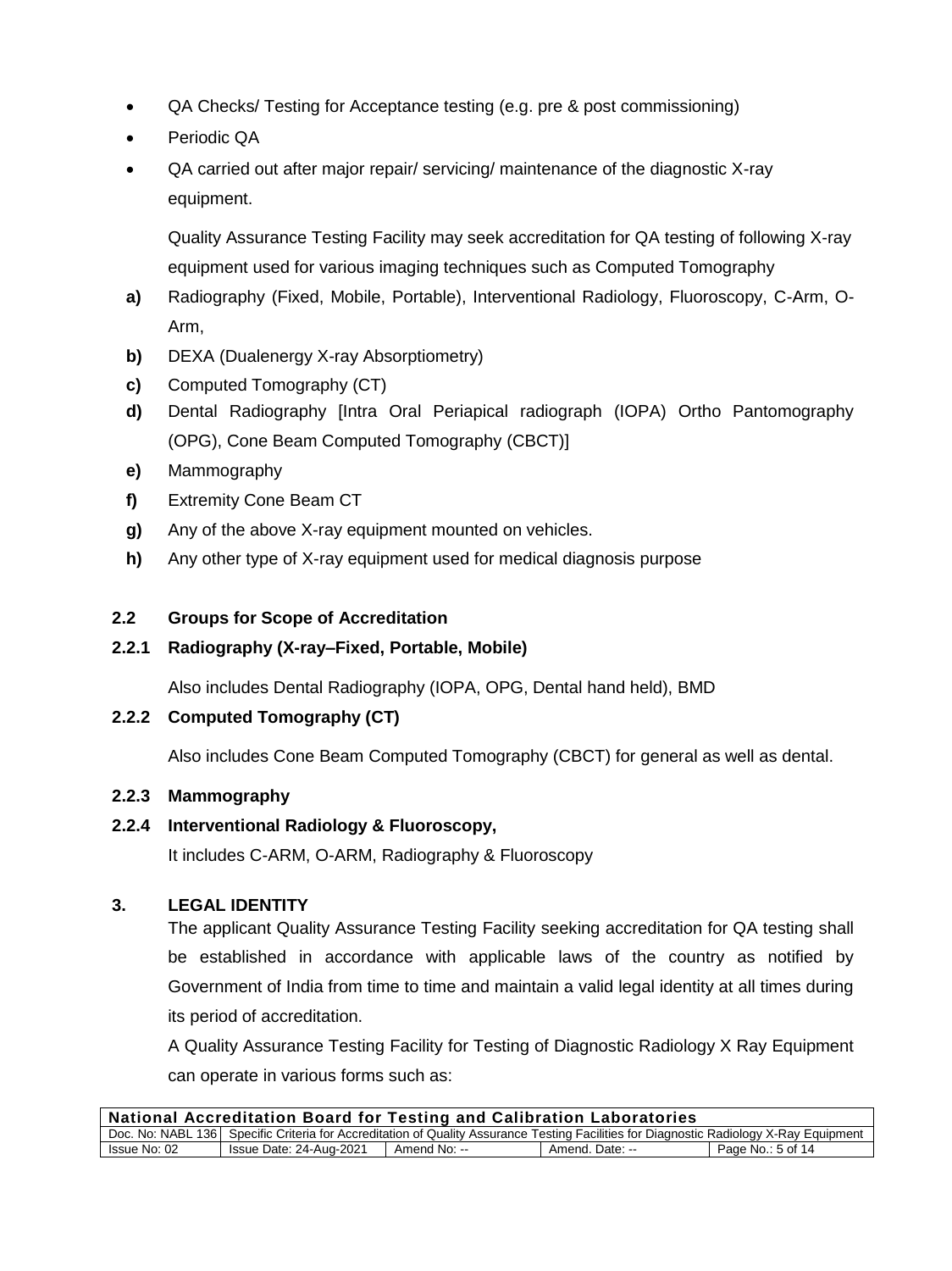- Independent QA Testing facility (proprietorship/ partnership)
- Apart of larger organization/ Group/ Accredited laboratory/ Manufacturer/ Supplier/ OEM Authorized Agency /testing facility
- Public Private Partnership (PPP) mode etc.

However, for any mode of operations as above, the accountability of test reports issued after performance/ acceptance testing of diagnostic radiology X-ray equipment shall lie with the Quality Assurance Testing Facility in all cases and by way of an agreement in case of 2) and 3). Such agreements may be devised on long term basis.

# **4. REGULATORY COMPLIANCE**

The Quality Assurance Testing Facility for its QA activities is required to undertake the regulatory compliance wherever applicable e.g.

- Atomic Energy Act,1962
- Atomic Energy (Radiation Protection) Rules-2004{AE(RP)R-2004}
- Regulatory Requirements for Manufacturers and Suppliers of X ray Equipment and X ray tubes in accordance with AERB Safety Code "Radiation Safety in Manufacture, Supply and Use of Medical Diagnostic X-ray Equipment [AERB/RF-MED/SC-3(Rev.2)2016] or AERB's Regulatory document prevalent time to time.
- AERB Guidelines for Personal Protective Equipment
- Any other guidelines specified by the regulatory authority time to time.

The action/ requirement initiated upon Quality Assurance Testing Facility by the Regulatory body for the purpose of implementation of various statutory Acts/ Guidelines, wherever required, shall be binding for compliance and shall be deemed as prerequisite for grant/ maintain / continuation of accreditation by NABL.

The Quality Assurance Testing Facility is solely liable for any action/ charges for violation of applicable acts/ rule etc.

#### **5. RELEVANT STANDARDS**

Test protocols prescribed by AERB

National / International standards wherever specifically applying for QA testing in totality.

| <b>National Accreditation Board for Testing and Calibration Laboratories</b>                                                           |                         |              |                 |                   |
|----------------------------------------------------------------------------------------------------------------------------------------|-------------------------|--------------|-----------------|-------------------|
| Doc. No: NABL 136 Specific Criteria for Accreditation of Quality Assurance Testing Facilities for Diagnostic Radiology X-Ray Equipment |                         |              |                 |                   |
| Issue No: 02                                                                                                                           | Issue Date: 24-Aug-2021 | Amend No: -- | Amend. Date: -- | Page No.: 6 of 14 |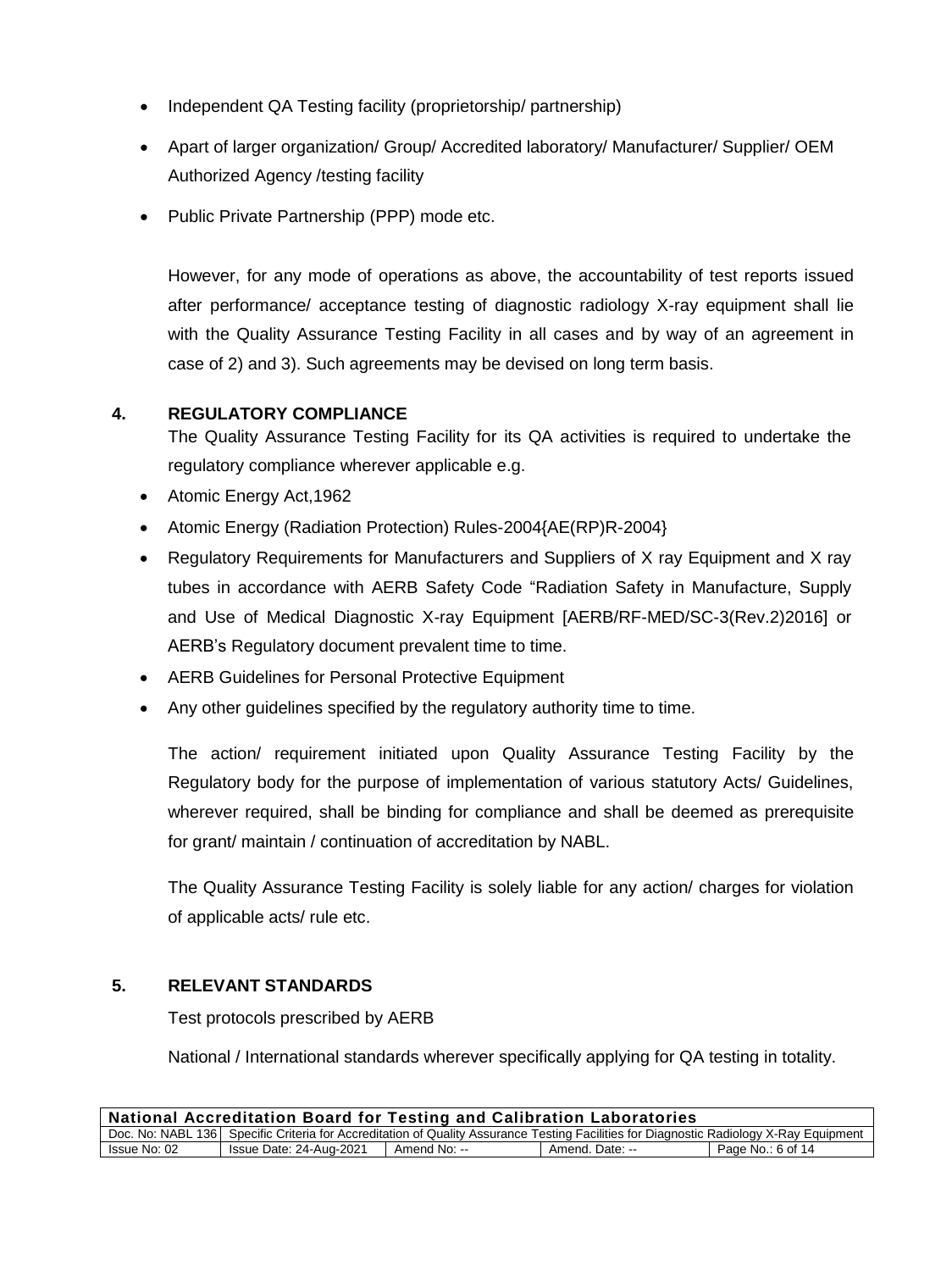# **6. INFRASTRUCTURE**

#### **6.1 QA Equipment**

QA Testing Facility shall have adequate number of QA kits and test carrying equipment along with auxiliaries to match the scope of accreditation and QA testing undertaken for different users.

QA Testing Facility shall mandatorily maintain the valid calibration of equipment as per NABL 142 "Policy on Metrological Traceability of Measurement Results".

The application for accreditation may be rejected by NABL at any stage of accreditation process in case of inadequate number of equipment/QA kits w.r.t. volume of work and applied scope.

Some of the equipment required for the QA Testing Facility are given below. The testing facility is required to possess equipment as per their requirement. The list give below is only an illustration.

|                | <b>Equipment for the QA Activity in general</b>                               |
|----------------|-------------------------------------------------------------------------------|
| 1.             | R/F sensor/detector of Range40-150kVp                                         |
| 2.             | Mamo Sensor of range 20-49 kVp                                                |
| 3.             | CT Sensor / detector of Range 80-140 kVp                                      |
| 4.             | <b>Survey Detector/ Sensor</b>                                                |
| 5.             | <b>Collimator Test Tool</b>                                                   |
| 6.             | Low contrast resolution test tool                                             |
| 7.             | High contrast resolution test tool                                            |
| 8.             | Focal spot test tool (should measure the value from 0.1mm to 2.5mm)           |
| 9.             | Optical and Radiation field congruence test tool                              |
| 10.            | Beam alignment test tool                                                      |
| 11.            | CT imaging phantom                                                            |
| 11.            | CTDI phantom (Head and Body)                                                  |
| 12.            | CT Head Phantom applicable for Dental (CBCT) and Extremity (CBCT)             |
| 13             | Mammography imaging phantom                                                   |
|                | <b>Auxiliary tools</b>                                                        |
| $\mathbf{1}$ . | Positioning System (sprit level for positioning)                              |
| 2.             | <b>Distance Measuring Tool</b>                                                |
| 3.             | Aluminum filters of purity 99.99% or higher and density 2.70gcm <sup>-3</sup> |
| $\mathbf{4}$ . | Copper filters (If inbuilt in the system, then not required)                  |

| National Accreditation Board for Testing and Calibration Laboratories                                                                    |                         |              |                 |                   |
|------------------------------------------------------------------------------------------------------------------------------------------|-------------------------|--------------|-----------------|-------------------|
| Doc. No: NABL 136   Specific Criteria for Accreditation of Quality Assurance Testing Facilities for Diagnostic Radiology X-Ray Equipment |                         |              |                 |                   |
| Issue No: 02                                                                                                                             | Issue Date: 24-Aug-2021 | Amend No: -- | Amend. Date: -- | Page No.: 7 of 14 |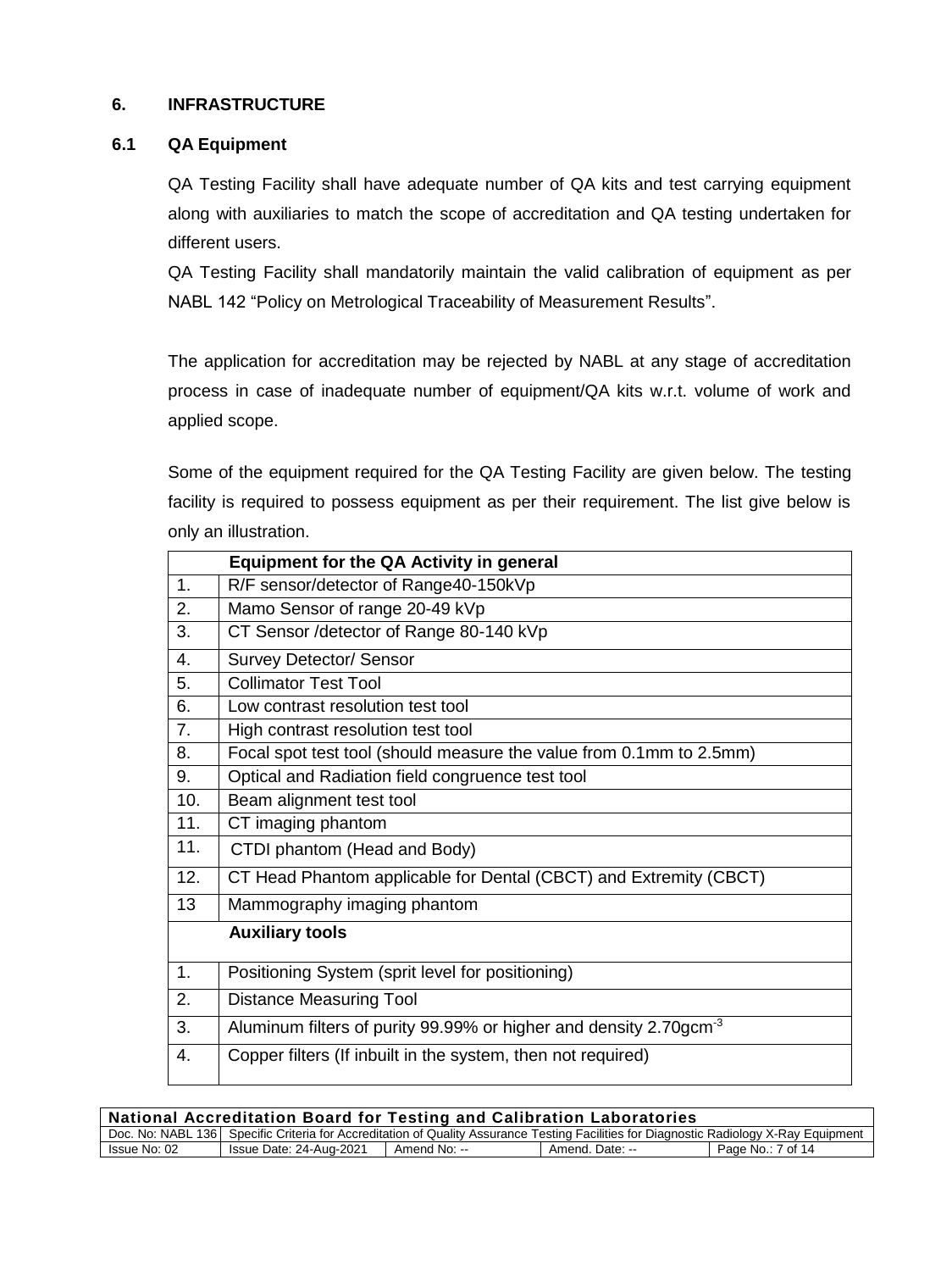|    | <b>Phantoms</b>                                                     |
|----|---------------------------------------------------------------------|
| 1. | CT imaging phantom                                                  |
| 2. | CTDI phantom (Head and Body)                                        |
| 3. | CTDI Head Phantom applicable for Dental (CBCT) and Extremity (CBCT) |
| 4. | DSA phantom                                                         |
| 5. | Mammography imaging phantom                                         |
| 6. | Imaging Phantom for Dental Cone Beam CT                             |

# **6.2 Equipment Space**

The QA Testing Facility shall have adequate storage space for suitably keeping the QA equipment complying with the requirements of storage & upkeep specified by the original equipment manufacturer (OEM)/suppliers.

The QA equipment shall be kept in properly identified blocks in the boxes / containers individually marked& labeled for the instruments and shall not override each other. The QA equipment shall always be maintained under safe and secure condition with proper packaging during storage and transportation.

# **6.3 Records Room**

QA Testing Facility shall ensure clean and sufficient space to store the records of management system and raw data of their clients. It shall have a laboratory information management system with facility to retrieve the data as and when required. Raw data can be of following types:

- QA equipment generated measurement files, or/and Snapshots of the measurements where measurement files are not directly available from equipment and Calculation Sheets.
- Image quality films for the image quality tests performed at the testing site.
- Copy(s) of the QA test reports submitted to the customer(s).

#### **6.4 Transportation**

QA Testing Facility shall ensure proper procedure for transportation of the Quality Assurance testing equipment from its premises to the site of client's location or from one site to another site, maintaining the integrity, packaging and functionality of the equipment

| National Accreditation Board for Testing and Calibration Laboratories                                                                  |                         |              |                 |                   |
|----------------------------------------------------------------------------------------------------------------------------------------|-------------------------|--------------|-----------------|-------------------|
| Doc. No: NABL 136 Specific Criteria for Accreditation of Quality Assurance Testing Facilities for Diagnostic Radiology X-Ray Equipment |                         |              |                 |                   |
| Issue No: 02                                                                                                                           | Issue Date: 24-Aug-2021 | Amend No: -- | Amend. Date: -- | Page No.: 8 of 14 |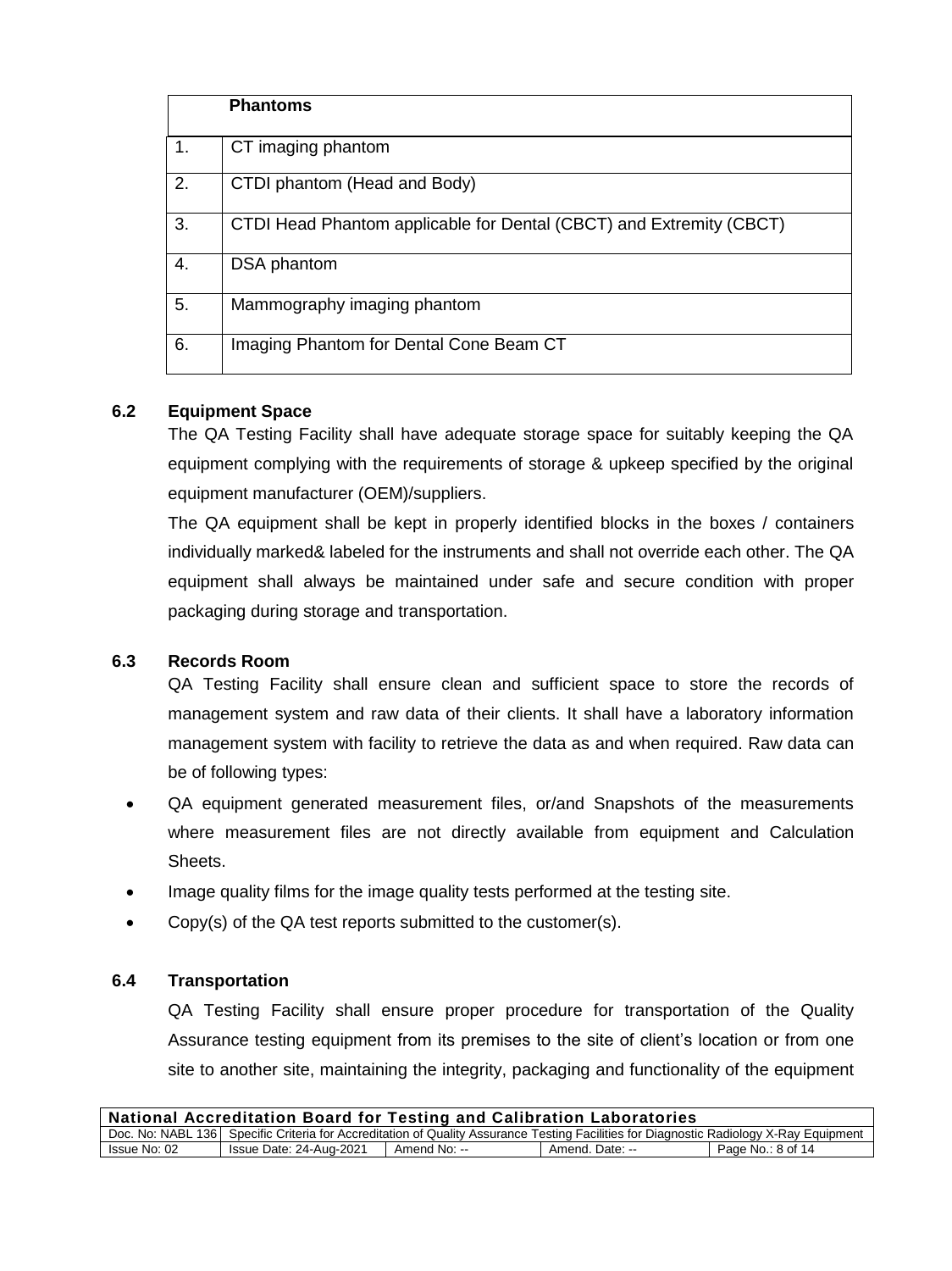in a way that shall not affect and/or impact upon the specific requirements during QA activity. QA Testing Facility shall ensure that equipment shall always be in custody and monitoring of qualified and competent personnel. Records shall be maintained for entire sequence of such transportation from its premises to the site and back to QA Testing Facility safe storage and from one site to another. QA Testing Facility shall ensure through a suitable mechanism to verify the performance of QA equipment on its return from site.

# **7. PERSONNEL**

The QA Testing Facility shall ensure that all personnel of the QA Testing Facility, either internal or external, who can influence QA Testing facility's quality assurance activities, shall act in impartial manner, maintain confidentiality and be competent to act in accordance with regulatory requirements and requirements of ISO/IEC 17025:2017. Wherever specified and required, the personnel of QA Testing Facility shall meet the regulatory requirements of education, experience, training, certification, skills and knowledge as specified from time to time. QA Testing Facility shall have the technical person/persons having competence as mentioned at cl.7.1 and authority as assigned by their management to achieve adequate technical control of its operations.

# Personnel performing QA checks/ testing of diagnostic radiology X-ray equipment, reporting and reviewing the test reports shall be considered as technical staff.

#### **7.1 Technical Staff- Qualifications, Certification, Training and Experience**

- **7.1.1** Degree/ Diploma in Electrical/ Electronics/ Biomedical/ Mechanical/ Post Graduate Degree in Medical Physics/ P.G. Diploma in Radiological Physics or in an associated discipline/ Basic degree in science with physics as one of the subjects/ degrees in medical imaging technology or equivalent from a recognized university/ institution.
- **7.1.2** Minimum six months' experience/ work exposure in medical imaging/ diagnostic X rays equipment testing.
- **7.1.3** Successful completion of the Training in Quality assurance of diagnostic Radiology X-ray Equipment, imparted by Radiological Physics & Advisory Division (RP&AD), BARC or any other equivalent testing facility recognized by AERB.

#### **7.2 Personnel for review, report and authorization of results**

QA Testing facility shall nominate any competent personnel (One or more technical personnel asper qualifications specified above) to review, report and authorize the QA test reports generated after the QA testing.

| <b>National Accreditation Board for Testing and Calibration Laboratories</b>                                                           |                         |              |                 |                   |  |
|----------------------------------------------------------------------------------------------------------------------------------------|-------------------------|--------------|-----------------|-------------------|--|
| Doc. No: NABL 136 Specific Criteria for Accreditation of Quality Assurance Testing Facilities for Diagnostic Radiology X-Ray Equipment |                         |              |                 |                   |  |
| Issue No: 02                                                                                                                           | Issue Date: 24-Aug-2021 | Amend No: -- | Amend. Date: -- | Page No.: 9 of 14 |  |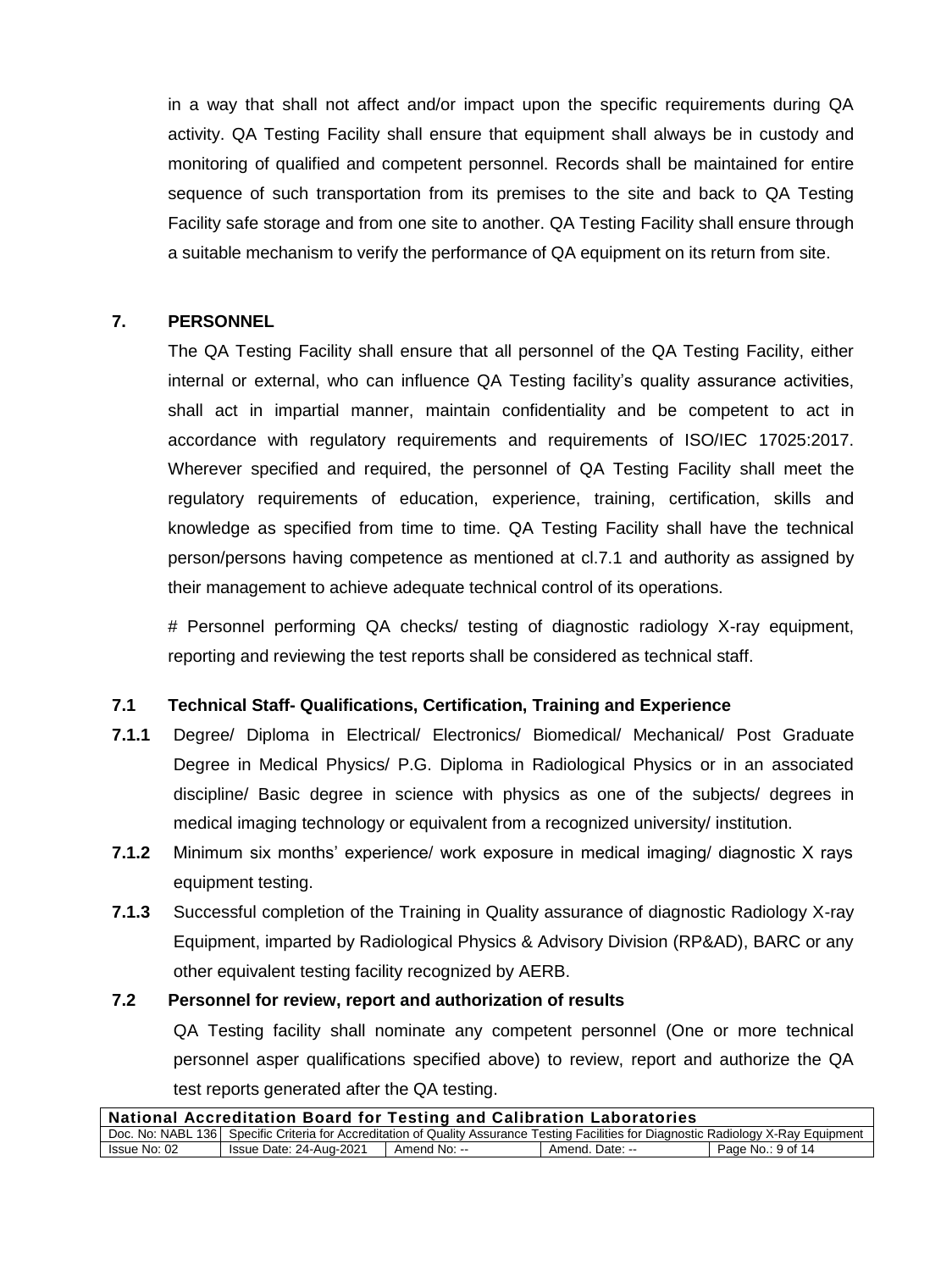# **8. REQUIREMENTS OF QA SYSTEM MANAGEMENT (MANAGEMENT SYSTEM DOCUMENT/ QUALITY MANUAL)**

- **8.1** QA Testing Facility shall prepare and maintain a system document that may be in the form of quality manual/ management system document, comprising of the procedures followed for carrying out QA testing as per defined scope. The manual addressing the requirements of ISO/IEC17025:2017 will additionally comprise the details of:
- **8.1.1** Personnel Monitoring Services,
- **8.1.2** SOP for carrying out various QA tests, while maintaining the radiological safety measures.
- **8.2** All the manuals/ SOPs/ Test procedures/ methods shall be readily accessible to every technical staff of the QA Testing Facility. These shall also be accessible to the assessors during the assessment scheduled by NABL.
- **8.3** The manual should be reviewed as per the frequency defined in the manual and should be updated. The testing facility shall maintain records of QA of radiology facilities for the period ofminimum3 years. Such records shall include raw data and test reports both.
- *8.4* **Calibration:** QA testing facility shall maintain the calibration requirements of Quality Assurance Equipment and comply with metrological traceability requirements given in *NABL 142: Policy on Metrological Traceability of Measurement Results.*
- **8.5 Measurement:** Working Instructions for operating each equipment and SOP shall be readily available for use by the staff members. Same should be carried also at the site of Quality Assurance testing under the control of an authorized person. Any deviation from SOP should be precisely determined.

# **8.6 Internal Quality Control Checks**

The following Internal Quality Controls checks may be carried out by QA testing facility:

- 8.6.1 Functional checks,
- 8.6.2 Retesting for the functional parameters,
- 8.6.3 Intra-Laboratory Comparison
- 8.6.4 Use of alternative instrumentation (If multiple equipment available),
- 8.6.5 Intermediate Checks
- **8.7** PT /ILC
- 8.7.1 Inter-Laboratory Comparison (ILC)-The QA testing facility shall be required to undertake Inter QA testing facility comparison (ILC)as per plan. ILC can either be organized or participated by a QA Testing Facility. The QA Testing Facility, organizing the ILC shall have the responsibility to provide the ILC results to the participating QA Testing Facilities.

| <b>National Accreditation Board for Testing and Calibration Laboratories</b>                                                             |                         |              |                 |                    |  |
|------------------------------------------------------------------------------------------------------------------------------------------|-------------------------|--------------|-----------------|--------------------|--|
| Doc. No: NABL 136   Specific Criteria for Accreditation of Quality Assurance Testing Facilities for Diagnostic Radiology X-Ray Equipment |                         |              |                 |                    |  |
| Issue No: 02                                                                                                                             | Issue Date: 24-Aug-2021 | Amend No: -- | Amend. Date: -- | Page No.: 10 of 14 |  |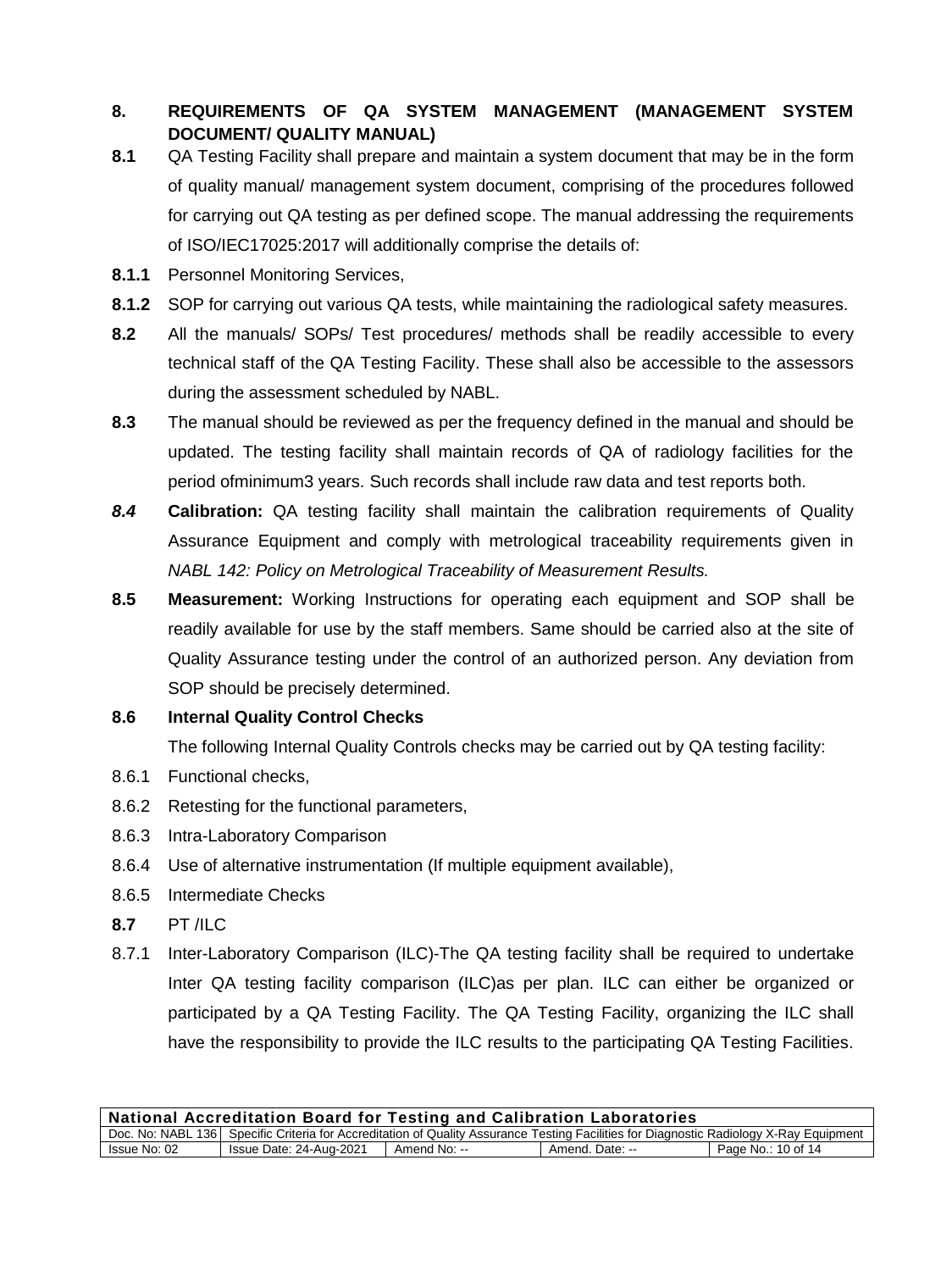### **9. TEST WITNESS**

QA testing facility shall arrange to carry out the test witness of the tests under applied/ accredited scope of accreditation during NABL assessment at suitable sites (at permanent/ site facility) for the purpose of demonstrating competence to carry out QA activity as per protocols/ standards (Refer NABL 130).

The QA Testing Facility shall inform NABL before assessment about the details of the 'suitable sites' (permanent/site facility) where the QA test witness is arranged and ensure that necessary permissions for conducting test witness at those sites have been obtained from relevant authorities of those sites.

*Note 1: Various QA Test Parameters (as per QA protocol or/and National and International standards). The tests are equipment specific and may be more or less depending upon the X-ray equipment.*

| <b>S. No.</b> | <b>QA Tests</b>                                                  |
|---------------|------------------------------------------------------------------|
| 1.            | Central beam alignment                                           |
| 2.            | Congruence of radiation and optical fields                       |
| 3.            | Effective Focal spot size measurement                            |
| 4.            | <b>Timer Accuracy</b>                                            |
| 5.            | Accuracy of Accelerating Tube Potential                          |
| 6.            | Linearity of radiation output                                    |
| 7.            | Reproducibility of radiation output                              |
| 8.            | <b>Total filtration</b>                                          |
| 9.            | Radiation leakage through tube housing including collimator area |
| 10.           | Exposure rate at table top                                       |
| 11.           | Image quality                                                    |

*Note 2: The details of QA Tests are to be specified equipment wise along with work load requirement and the conditions in which the test is required to be carried out.*

| <b>National Accreditation Board for Testing and Calibration Laboratories</b>                                                           |                         |              |                 |                    |  |
|----------------------------------------------------------------------------------------------------------------------------------------|-------------------------|--------------|-----------------|--------------------|--|
| Doc. No: NABL 136 Specific Criteria for Accreditation of Quality Assurance Testing Facilities for Diagnostic Radiology X-Ray Equipment |                         |              |                 |                    |  |
| Issue No: 02                                                                                                                           | Issue Date: 24-Aug-2021 | Amend No: -- | Amend. Date: -- | Page No.: 11 of 14 |  |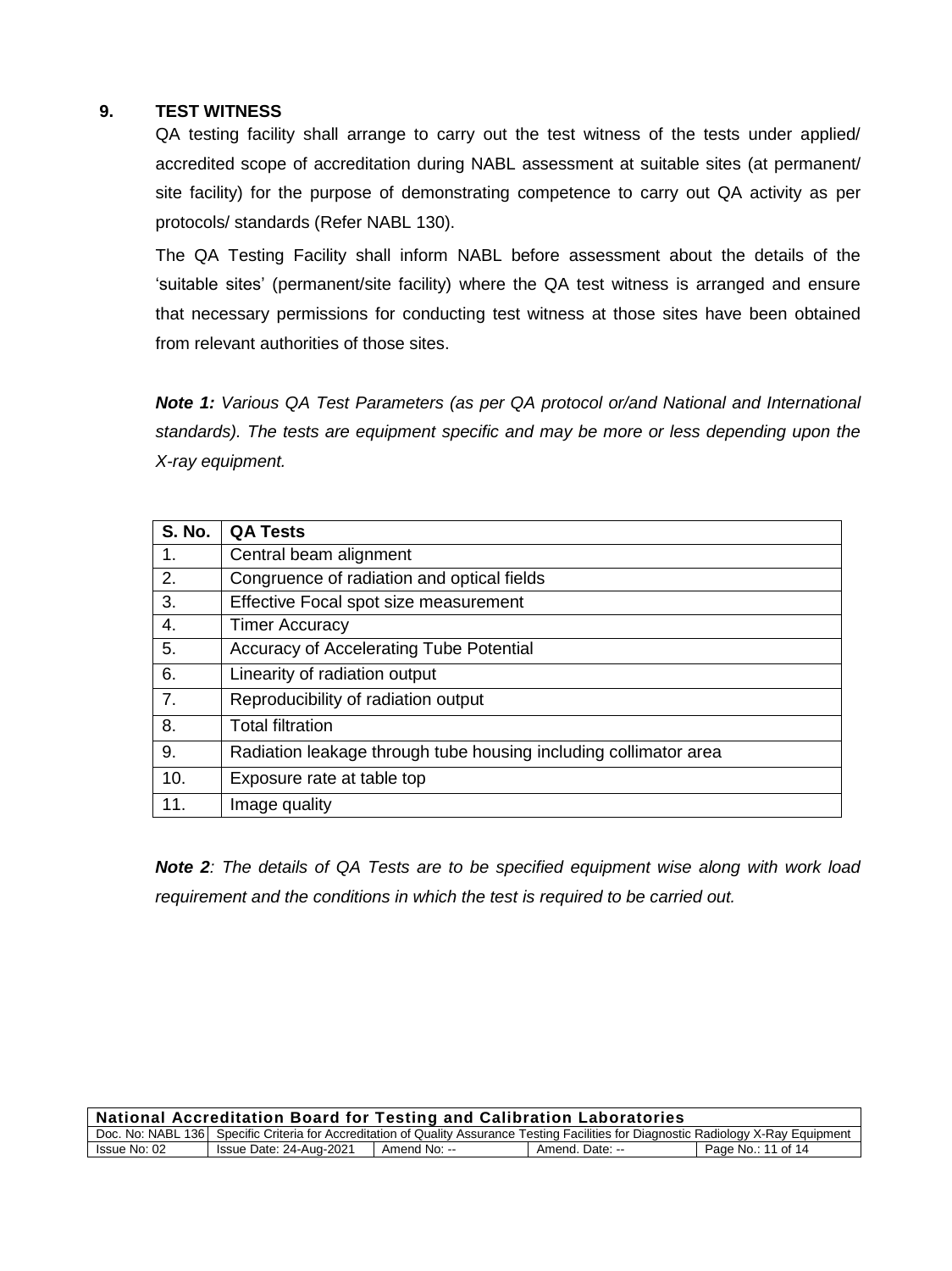Examples of few applicable protocols for QA activity/ basic safety, radiation protection & essential performance of diagnostic X –ray equipment.

| <b>Diagnostic X-ray equipment</b>   | <b>Test Methods/ standards/ Protocols</b>         |  |  |
|-------------------------------------|---------------------------------------------------|--|--|
| Radiography-Fixed/ Mobile/ Portable | AERB prescribed QA/ Acceptance test methods/      |  |  |
| Fluoroscopy                         | <b>IAEA Safety Standards/ SOPs</b>                |  |  |
| C-arm, O-arm                        | IEC60601-1-3:2008 + AMD-1: 2013                   |  |  |
| Interventional Radiology            | IEC60601-2-43: 2010 + AMD1: 2017+AMD 2: 2019      |  |  |
| Dental X-Ray, OPG, Dental (CBCT),   | AMD (Amendment) in standards of Medical           |  |  |
| Extremity (CBCT)                    | electrical equipment - diagnostic X-ray equipment |  |  |
|                                     | IEC 61223-3-5: 2019                               |  |  |
| Computed Tomography                 | QA/Acceptance<br>AERB<br>prescribed<br>test       |  |  |
| Cone Beam Computed Tomography       | Standards/<br>methods/IAEA<br>Safety<br>Standard  |  |  |
|                                     | Operating Procedures (SOPs)/ IEC 60601-2-24:      |  |  |
|                                     | 2012                                              |  |  |
|                                     | IEC 61223-3-5: 2019                               |  |  |

# **10. GRANT/ RENEWAL OF ACCREDITATION AND CONTINUED COMPLIANCE TO ISO/IEC 17025**

- **10.1** QA Testing Facility shall apply for accreditation as per ISO/IEC17025:2017 in duly filled application form along with all requisite documents as specified by NABL for the said purpose. (Please refer to NABL 100, NABL 120, NABL 130, NABL 133 & NABL 142). QA Testing Facility will be assessed as per the established accreditation procedure of NABL. The emphasis of NABL assessments in the field of Quality Assurance testing is to ensure that effective technical control and quality management system are being exercised overall QA procedures.
- **10.2** The assessment team of NABL shall verify the competence of the QA Testing Facility for compliance of the requirements of the standard and shall witness the QA testing also. For onsite test witness in presence of assessment team, QA Testing Facility shall coordinate & arrange for all necessary approvals/permissions from any nearby /selected center having medical diagnostic X-ray equipment.
- **10.3** Based on the recommendations of the assessment team and evidence of satisfactory compliance to ISO/IEC 17025:2017, NABL may take decision on grant/denial / renewal of accreditation to the QA Testing Facility. The period of accreditation shall be 2 years from

| <b>National Accreditation Board for Testing and Calibration Laboratories</b>                                                             |                         |              |                 |                    |  |
|------------------------------------------------------------------------------------------------------------------------------------------|-------------------------|--------------|-----------------|--------------------|--|
| Doc. No: NABL 136   Specific Criteria for Accreditation of Quality Assurance Testing Facilities for Diagnostic Radiology X-Ray Equipment |                         |              |                 |                    |  |
| Issue No: 02                                                                                                                             | Issue Date: 24-Aug-2021 | Amend No: -- | Amend. Date: -- | Page No.: 12 of 14 |  |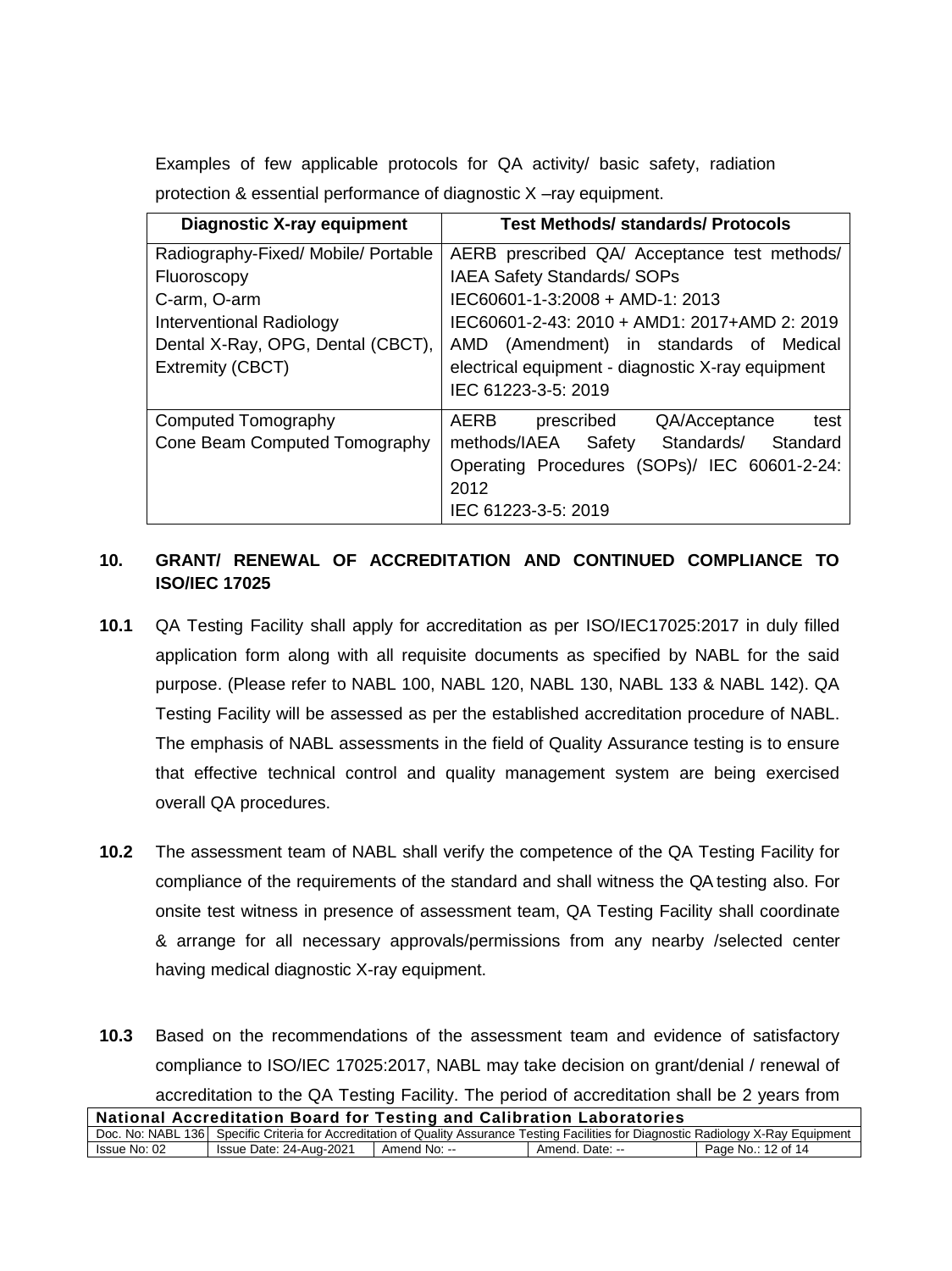the date of grant/ renewal of accreditation, with the essential requirement of continued compliance to ISO/IEC 17025:2017, to be evaluated by various means, including mandatory desktop surveillance / onsite surveillance within one year from start of accreditation cycle as per prevalent policies of NABL.

#### **11. OBLIGATIONS OF QA TESTING FACILITY**

- **11.1 Submission of QA reports:** The QA Testing Facility shall give a duly filled-in QA report (authorized by person declared by the QA Testing Facility to report, review and authorize the results) in the prescribed format to the user institutions along with all the verification films. The test reports shall fulfill the requirements of ISO/IEC 17025:2017 and also comply with the requirements of NABL-133 for the claim of accreditation/ use of NABL symbol and / or NABL accredited CAB combined ILAC MRA Mark.
- **11.2 Reporting of Unusual Observations to Regulatory Body:** QA Testing Facility shall have evidence to report any unusual observation of the excessive radiation, leakage of radiation to AERB as a measure of following good radiological safety practices (GRP) whenever it comes across such incidents during the QA testing.
- **11.3 Radiation Safety Precautions (at site):** Means shall be ensured for safety against radiation hazards at the testing sites by QA Testing Facility. Special warning and personal protection equipment (PPE) / protection devices shall be available for the safety of workers as per AE (Radiation Protection Rules)-2004 wherever applicable

| National Accreditation Board for Testing and Calibration Laboratories                                                                  |                         |              |                 |                    |  |
|----------------------------------------------------------------------------------------------------------------------------------------|-------------------------|--------------|-----------------|--------------------|--|
| Doc. No: NABL 136 Specific Criteria for Accreditation of Quality Assurance Testing Facilities for Diagnostic Radiology X-Ray Equipment |                         |              |                 |                    |  |
| Issue No: 02                                                                                                                           | Issue Date: 24-Aug-2021 | Amend No: -- | Amend. Date: -- | Page No.: 13 of 14 |  |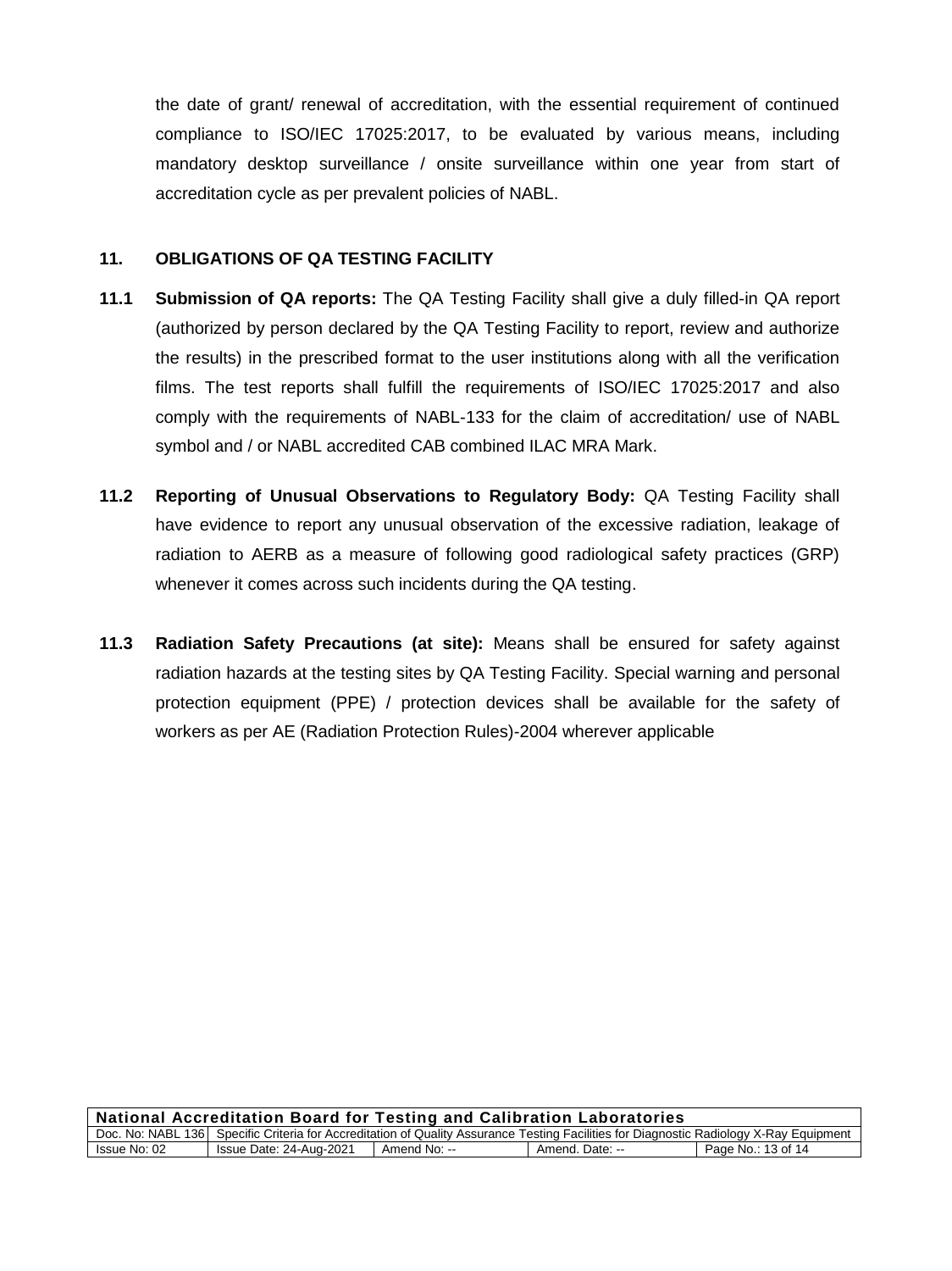**Abbreviations:**

| <b>AERB</b>                        | : Atomic Energy Regulatory Board                           |
|------------------------------------|------------------------------------------------------------|
| <b>APAC</b>                        | : Asia Pacific Accreditation Cooperation                   |
| <b>BARC</b>                        | : Bhabha Atomic Research Centre                            |
| <b>BMD</b>                         | : Bone Mineral Density                                     |
| CAB                                | : Conformity Assessment Body                               |
| <b>CBCT</b>                        | : Cone Beam Computed Tomography                            |
| <b>CTDi</b>                        | : Computed Tomography Dose Index                           |
| <b>DR</b>                          | : Diagnostic Radiology                                     |
| <b>DRXEq</b>                       | : Diagnostic Radiology X Ray Equipment                     |
| <b>DEXA</b>                        | : Dual Energy X-ray Absorptiometry                         |
| <b>DSA</b>                         | : Digital Subtraction Angiography                          |
| <b>IAEA</b>                        | : International Atomic Energy Testing facility             |
| <b>IEC</b>                         | : International Electrotechnical Commission                |
| <b>ILAC</b>                        | : International Laboratory Accreditation Cooperation       |
| <b>ILC</b>                         | : Inter Laboratory Comparison                              |
| <b>IOPA</b>                        | : Intra Oral Peri Apical Radiograph                        |
| IR.                                | : Interventional Radiology                                 |
| <b>ISO</b>                         | : International Organization for Standardization           |
| <b>MRA</b>                         | : Mutual Recognition Agreement                             |
| <b>NABL</b><br><b>Laboratories</b> | : National Accreditation Board for Testing and Calibration |
| <b>OEM</b>                         | : Original equipment Manufacturer                          |
| <b>OPG</b>                         | : Orthopantomogram                                         |
| <b>PT</b>                          | : Proficiency Testing                                      |
| <b>SOP</b>                         | : Standard Operating Procedure                             |
| QA                                 | : Quality Assurance                                        |

| <b>National Accreditation Board for Testing and Calibration Laboratories</b>                                                           |                         |              |                 |                    |  |
|----------------------------------------------------------------------------------------------------------------------------------------|-------------------------|--------------|-----------------|--------------------|--|
| Doc. No: NABL 136 Specific Criteria for Accreditation of Quality Assurance Testing Facilities for Diagnostic Radiology X-Ray Equipment |                         |              |                 |                    |  |
| Issue No: 02                                                                                                                           | Issue Date: 24-Aug-2021 | Amend No: -- | Amend. Date: -- | Page No.: 14 of 14 |  |